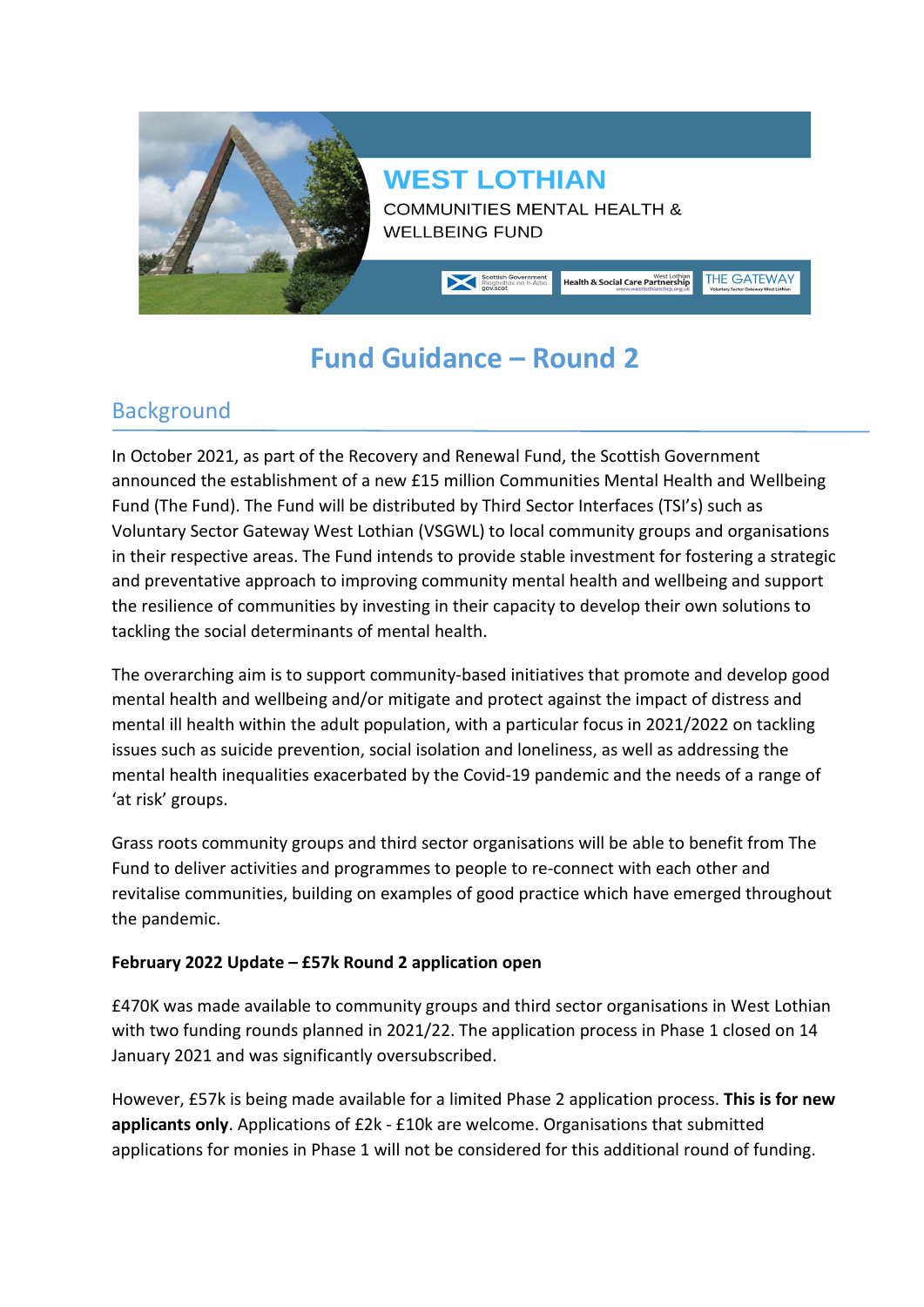## Roles and Responsibilities including Application Assessment Panel

The Fund will be underpinned by a partnership co-ordinated approach comprised of representatives from West Lothian Voluntary Sector Gateway (Fund Lead), Health and Social Care Partnership and Community Planning Partnership.

The Partnership Group will build upon existing networks, partnerships, and alliances to work together to ensure support to West Lothian community-based organisations is directed appropriately and in a coherent way. They will also prompt wider reflection on continuity of planning, action, and wider engagement around how we support community mental health and wellbeing in future and align this with Primary Care. The Partnership Group will also take responsibility for assessing applications for the West Lothian Communities Mental Health and Wellbeing Fund (referred to as Assessment Panel).

### The Fund outcomes

The intended outcome of The Fund is to develop a culture of mental wellbeing and prevention within local communities and across Scotland with improved awareness of how we can all stay well and help ourselves and others.

The Fund seeks to contribute to the four key areas of focus from the [Mental Health Transition](https://www.gov.scot/publications/mental-health-scotlands-transition-recovery/)  [and Recovery Plan.](https://www.gov.scot/publications/mental-health-scotlands-transition-recovery/)

- **Promoting and supporting the conditions for good mental health and wellbeing at** population level
- **Providing accessible signposting to help, advice and support**
- **Providing a rapid and easily accessible response to those in distress**
- Ensuring safe, effective treatment and care of people living with mental illness

The Fund also seeks to contribute to the following national outcomes from the National Performance Framework:

- We are healthy and active
- We will live in communities that are inclusive, empowered, resilient and safe
- We tackle poverty by sharing opportunities, wealth, and power more equally

### Who can apply?

The ambition of The Fund is to support initiatives which promote positive mental health and wellbeing at a small scale, grass roots, community level. Applications will be accepted from a range of voluntary, *'not for profit'* community organisations: charities, constituted voluntary groups, social enterprises with asset lock and community councils. These do not have to have mental health and wellbeing as their main focus, but their application **does** have to clearly benefit the mental wellbeing of people in their community and demonstrate a focus of early intervention/ prevention.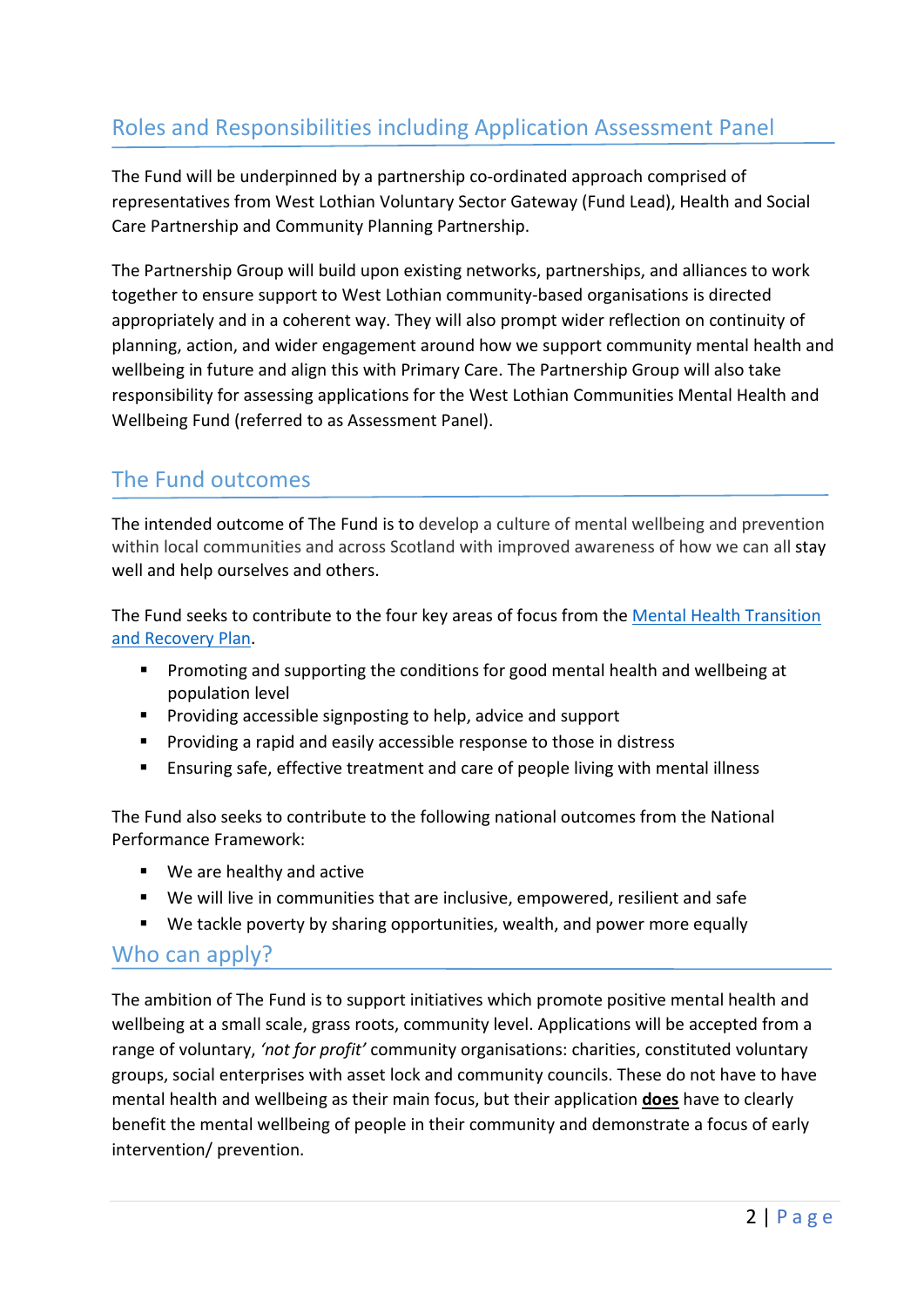# Type of projects we can support

Should The Fund be oversubscribed we will prioritise projects based on local needs in the West Lothian area, within the context of the nationally agreed fund purpose. To identify the local priorities, evidence has been gathered through the work of the Third Sector Strategy Group and their Partners, the Health and Social Care Partnership and the Community Planning Partnership. We are particularly interested in projects addressing the following needs of the adult population (considered to be those 16 and over):

- **Social Isolation and loneliness**: particularly inviting activities which help to re-engage people back into community life; older people, single parents, and those within a BAME community.
- **Suicide prevention**: particularly inviting activities that support a reduction of risks that contribute to suicide. We particularly welcome areas of work that supports people coping with significant life changes and challenges, and work connected to reducing addictions (drugs, alcohol, gambling).
- **Unpaid Carers**: particularly inviting community-based initiatives that build community capacity to support the wellbeing of unpaid carers.

The Fund also aims to address the mental health inequalities exacerbated by the pandemic and for this reason we are particularly interested in projects supporting the following groups:

- **Asylum seekers and refugees**
- Care experienced adults
- **Unpaid carers**
- BAME communities
- Homeless/ rough sleepers
- **People who have experienced bereavement**
- **People who are or have been on the NHS shielding list**
- **People affected by violence, including sexual.**

### What type of activities can be funded?

We can fund grants to most community-based activities that support good mental health and wellbeing of adults who have been impacted by Covid-19 pandemic and wish to maintain or improve their health and wellbeing. We are particularly interested on developing a wealth of community-based social prescription opportunities through a range of activities such as Art & Crafts, Gardening, Walking, Woodwork, Music, Bowling, Yoga, Dance, and specific support groups such as parent and toddlers, diet, and nutritional supports.

The Fund also seeks to fund activities that increase the capacity of community-based organisations to provide a service to local people. Communities may be geographical areas within and across West Lothian or communities of interest.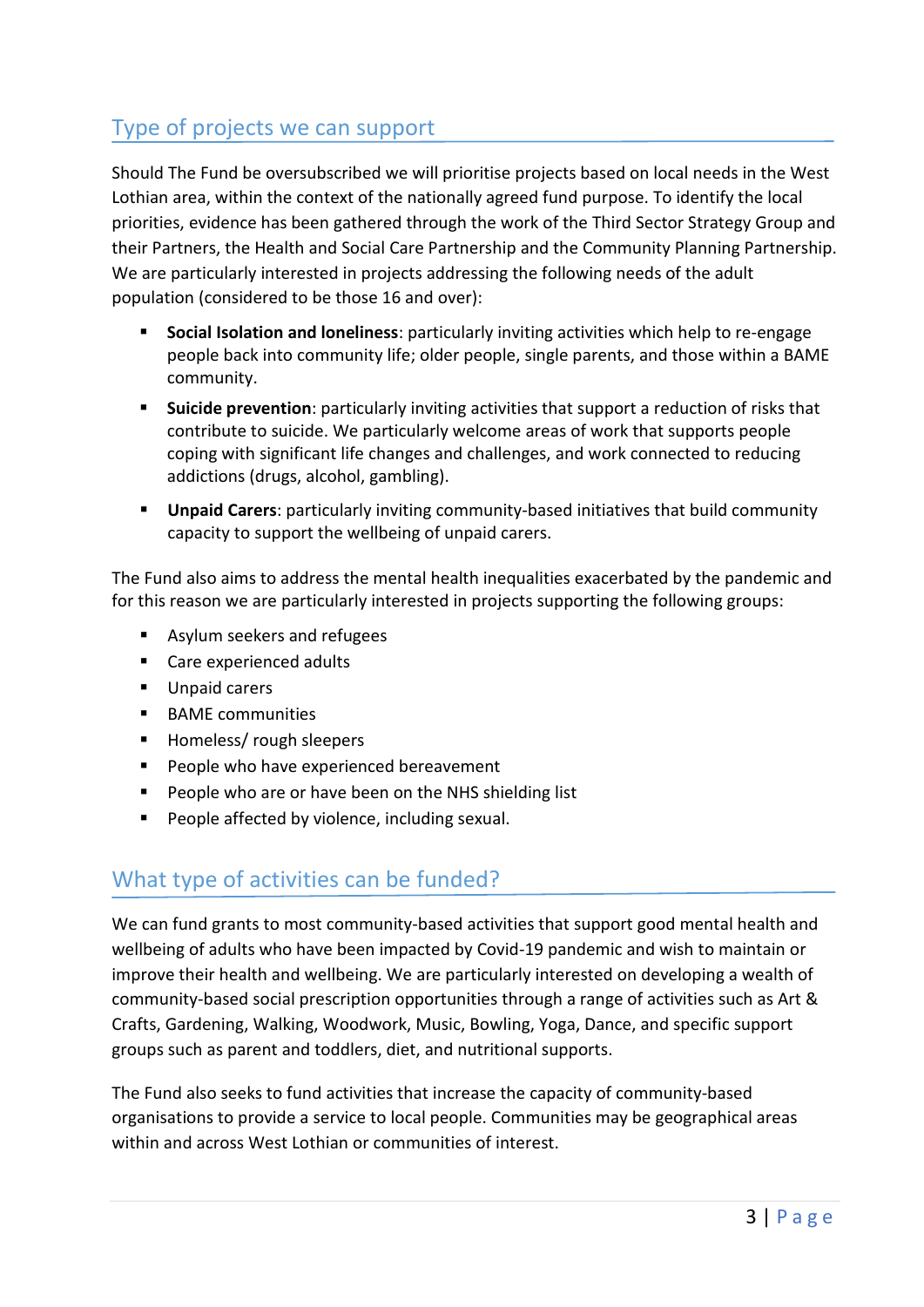**It is important to note:**

- **That whilst The Fund can support the expansion of existing activities, it is intended to provide additionality, not replacement funding**
- **That the funding can only be used for the delivery of activities and services within the West Lothian area.**

### What can we fund?

Funding will be short-term to support additional demands resulting from the COVID pandemic, as such applications should be for time limited projects. The Fund is primarily focussed on supporting operational and revenue costs; for this year's funding a small Capital spend of up to £10k will also be eligible.

- **Capital costs** are often associated with equipment, something that is not recurring such as a laptop.
- **Core revenue costs** are often associated with staffing costs or regular overheads like room hire. Organisations applying for core revenue costs will be asked to provide details of their exit strategy.

The following list, of what could and can-not be funded, is not exhaustive.

| We will fund                                                               |  |  |
|----------------------------------------------------------------------------|--|--|
| Small capital spend, including equipment, up to £10,000                    |  |  |
| One-off events                                                             |  |  |
| Hall hire for community spaces                                             |  |  |
| Staff costs (noting this is a 2-year fund therefore one off or fixed term) |  |  |
| Training costs                                                             |  |  |
| Transport                                                                  |  |  |
| Utilities/running costs                                                    |  |  |
| Volunteer expenses                                                         |  |  |
| Helping people to stay safe (PPE for small gatherings/group activity)      |  |  |

### We cannot fund

Contingency costs, loans, endowments, or interest Electricity generation/ feed-in tariff payment (re self-producing energy i.e., solar/wind turbine) Political or religious campaigning Profit-making/fundraising activities Statutory activities Clinical treatment services, such as counselling, or CBT VAT you can reclaim Overseas travel Alcohol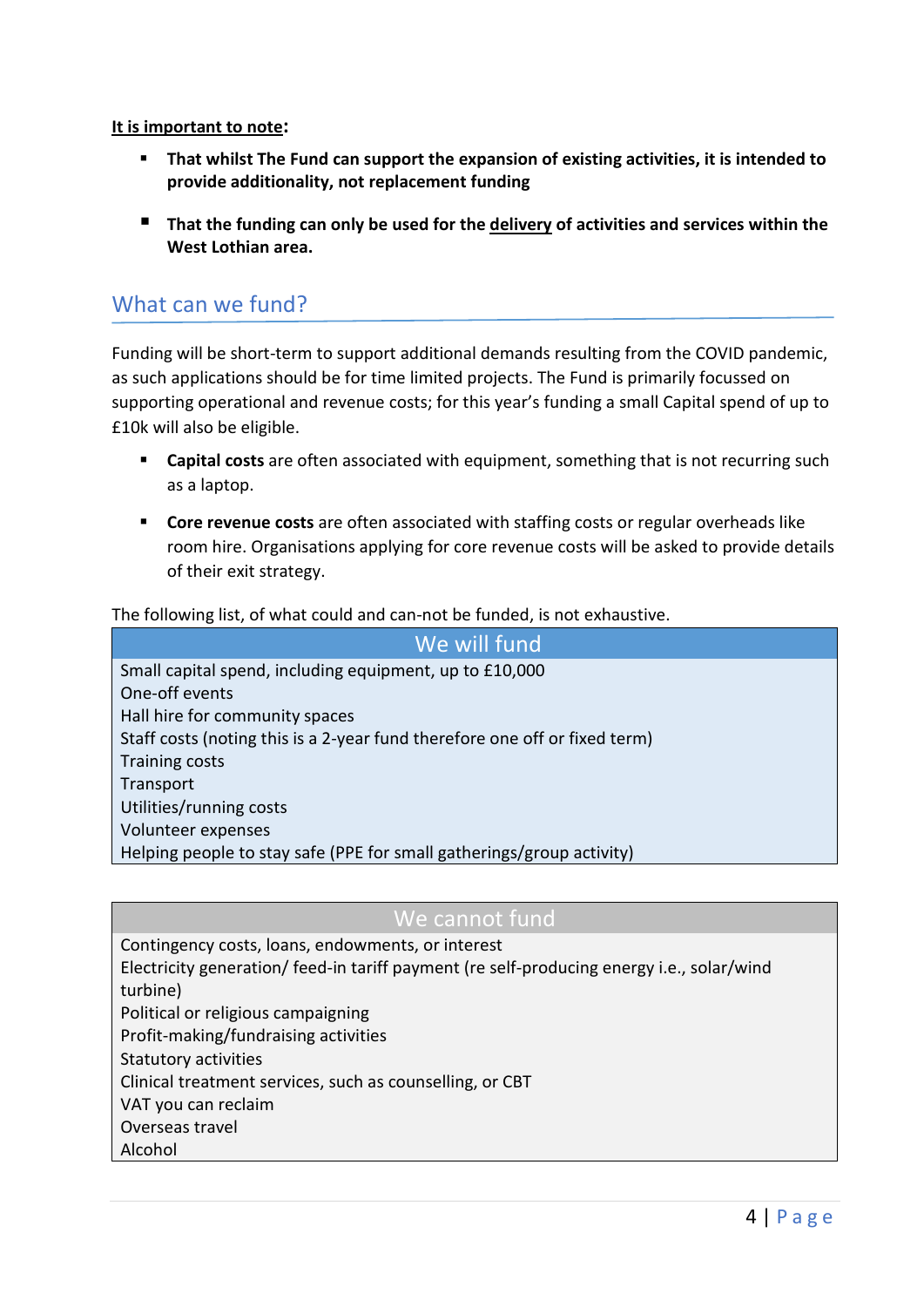## How much organisations can apply for/when does it need to be spent?

The current round of funding will be allocated by Voluntary Sector Gateway West Lothian no later than 31st March 2022, successful organisations should spend their award **in full** by the end of March 2023. Subject to parliamentary approval of the 2022/23 Scottish budget, it is hoped this will be a recurring fund. Further information is expected in the coming weeks.

The ambition is to ensure a broad reach across range of small West Lothian community-based organisations through the distribution of smaller value grants between £2,000 and £10,000.

### Small Grant [Application £2K - £10K](https://form.123formbuilder.com/6094590/)

For community-based activities that support good mental health and wellbeing of adults who have been impacted by Covid-19 pandemic and wish to maintain or improve their health and wellbeing (see what type of activities can be funded page 3)

### When organisations can apply

Round 2 of the Fund will go live on Friday 18 February 2022 at which point community groups can submit their on-line applications to VSGWL.

| <b>Fund Timeline</b> |                               |                                             |  |
|----------------------|-------------------------------|---------------------------------------------|--|
| <b>Phase 2</b>       | Closing date for applications | Noon, Friday 4 <sup>th</sup> March 2022     |  |
|                      | Panel assessment              | Week commencing 7 <sup>th</sup> March 2022  |  |
|                      | Funding decisions confirmed   | Week commencing 21 <sup>st</sup> March 2022 |  |

### Equalities considerations and at-risk groups

Evidence shows that the pandemic has exacerbated existing mental health inequalities and has had a disproportionate impact on the mental wellbeing of a range of groups in society. Local fund allocations will ensure a focus on initiatives which are inclusive of priority groups: see examples on page 3.

### Reporting and Evaluation

All projects will be asked to complete a one-page interim evaluation report followed by an end of project closing evaluation. The latter will expect you to confirm the actual breakdown of spend and a report against the delivery of the outcomes that you outlined in your application. **Please Note: All successful applicants will be required to keep detailed financial records of all related expenditure, including all receipts, for a period of three years and to submit these on request of VSGWL and/or Scottish Government.**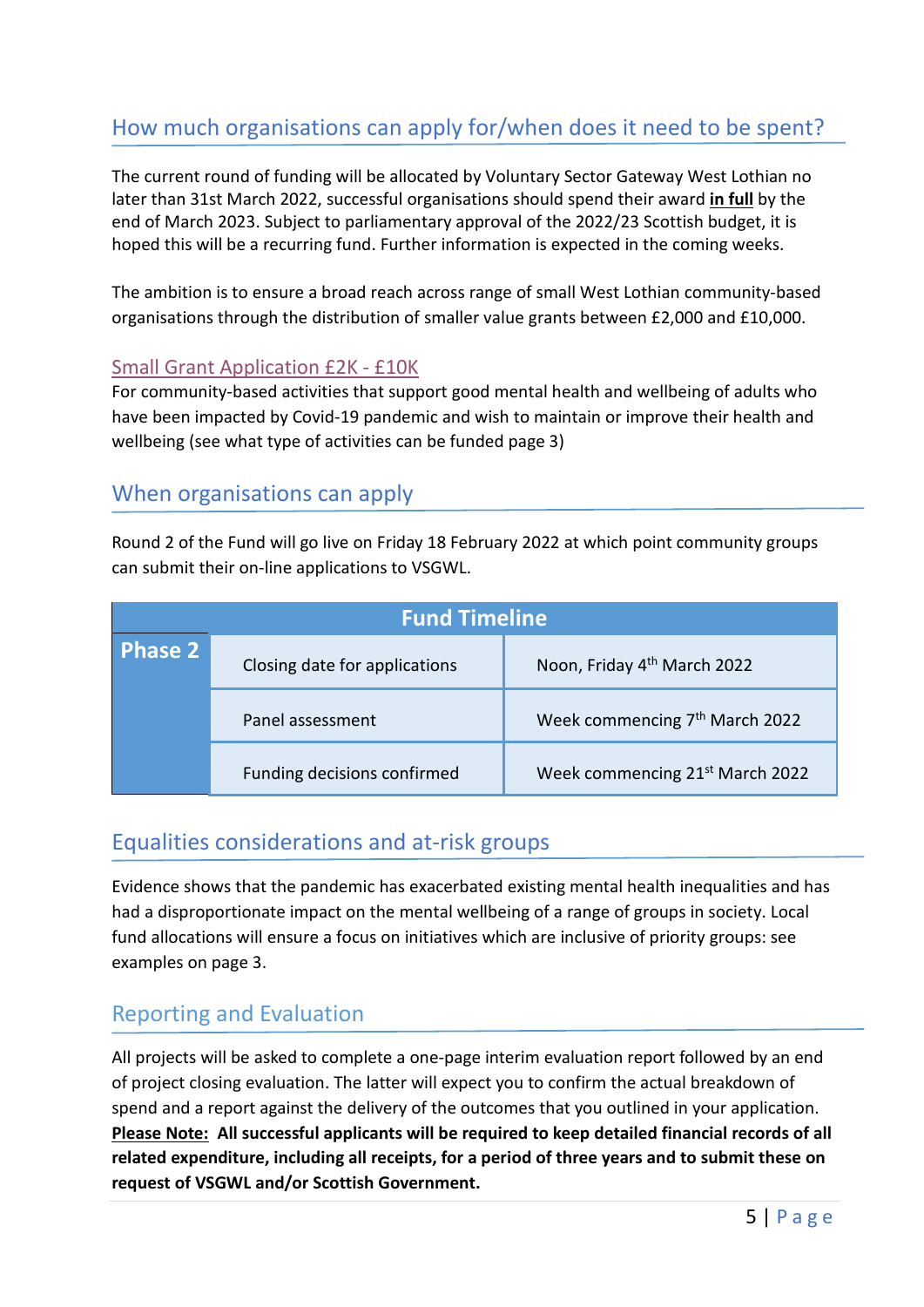# **Frequently Asked Questions**

#### **Will there be any continuation or recurring funding?**

Yes, a second year of the Fund has been planned, subject to approval of the Scottish budget.

#### **What size of organisation can apply for the fund?**

The Fund has been established to provide grants to small, constituted grassroots organisations (i.e., voluntary/ community groups, clubs; registered charities; social enterprises with asset lock; not-for-profit companies and community councils). Applicants must ensure they are seeking funding **solely** for project activities/ services delivered to beneficiaries' residing within the West Lothian area.

#### **What size of grant can be awarded to applicants?**

The guidance from the Government is that most of the grant awards will go towards small scale community projects, with award amounts between £2K and £10k **(Small Grant [Application\)](https://form.123formbuilder.com/6094590/).**

#### **When will successful applicants receive the money?**

Grant awards will be disbursed by Voluntary Sector Gateway West Lothian by no later than 31st March 2022.

#### **When will the grant award have to be spent?**

We would encourage all successful applicants to aim to spend their grant award within a 12 month period and by no later than 31<sup>st</sup> March 2023.

### **Does the fund have to be used for new projects, or can it be used for expanding projects or continuing existing projects?**

It should be noted that whilst the Fund can support the expansion of existing activities, it is intended to provide additionality, not replacement funding.

#### **What can the Fund be used for?**

Funding will be short-term to support additional demands resulting from the COVID pandemic, as such funding applications should be for time limited projects.

**Capital costs** are often associated with equipment, something that is not recurring such as a laptop.